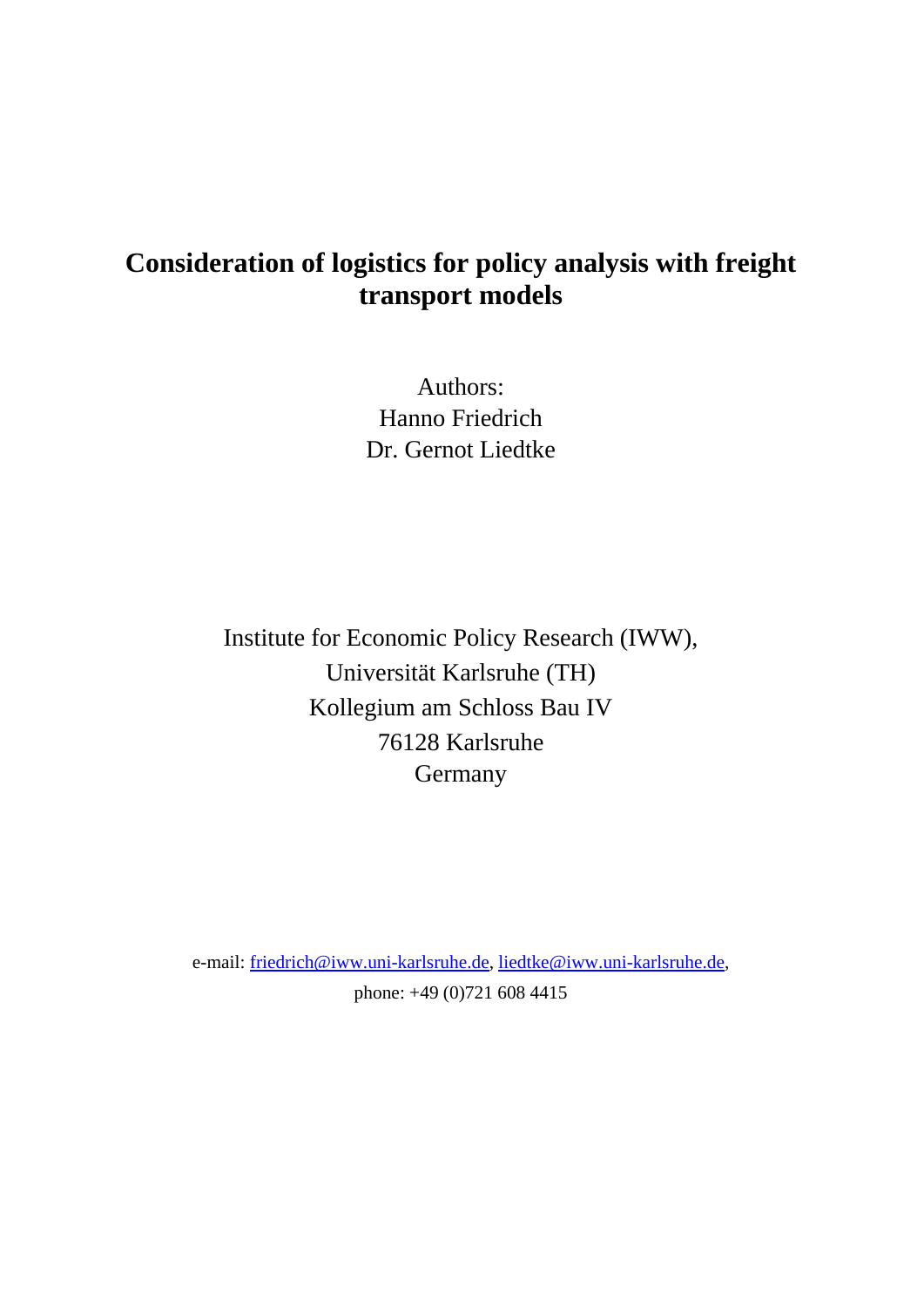# **Abstract**

 In recent years a rising attention for logistics in politics and transport analysis can be observed. Therefore, freight transport models increasingly put more attention on logistics. However, logistics is mostly modeled in a very simplified way and different parts of logistics are considered. Modelers have limited options to build more mature logistics models: A detailed representation of logistics requires the description of a heterogeneous economic landscape leading to very high data demand and it requires to model combinatorial logistic problems exceeding the processing capability available. Therefore a balance has to be found between mapping logistic behavior in a "reality-like" way and the need to keep the model as simple as possible. Based on conceptual frameworks on logistic choice levels and logistic structures the paper shortly reviews a selection of existing modeling approaches. This and a detailed discussion of two modeling experiences show future strategies in freight transport modeling towards finding this balance.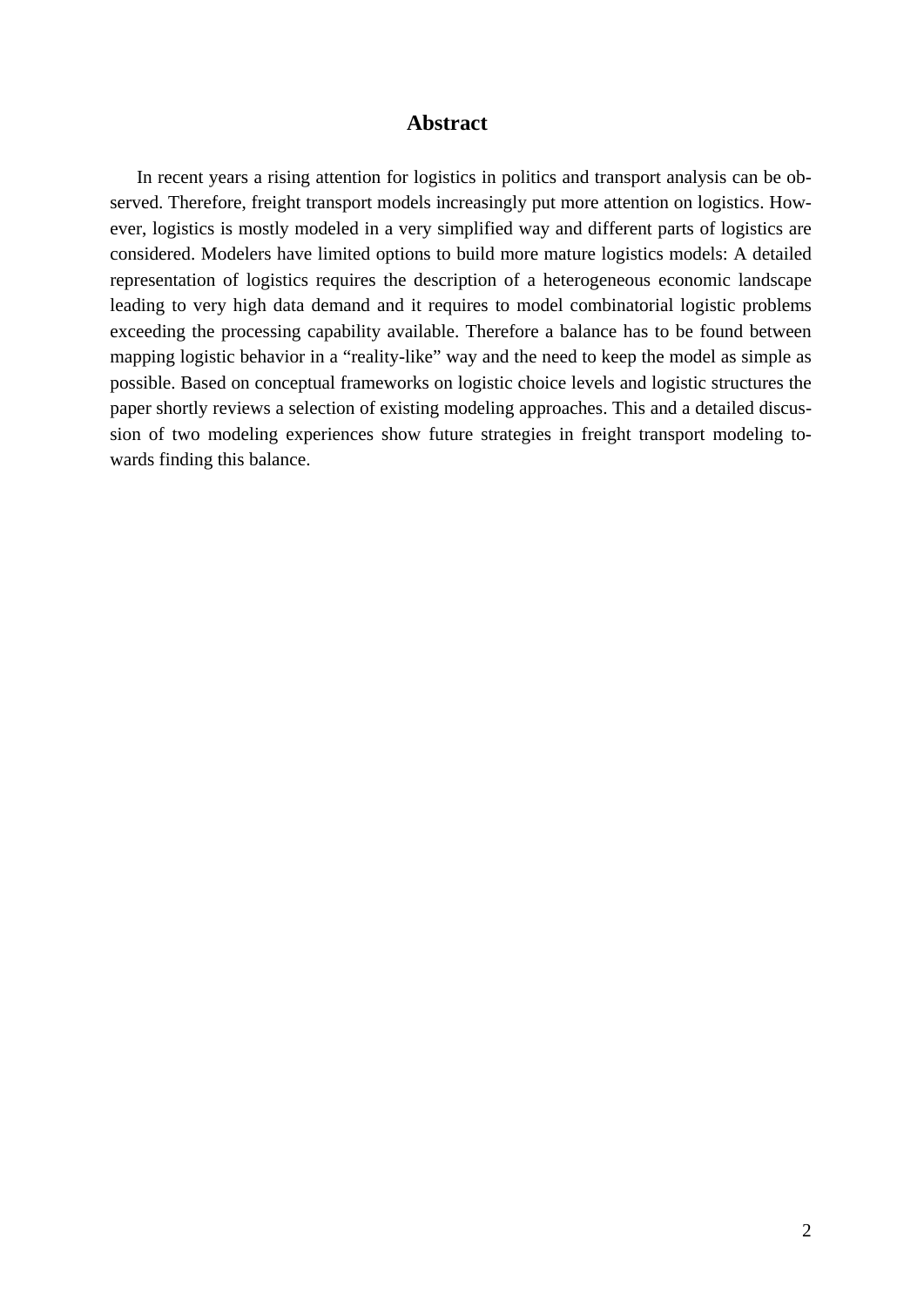## **1. Introduction**

In recent years a rising attention for logistics in politics could be observed. This can be seen in the high number of so-called logistic master plans that are developed on national and international level, for instance, the "Masterplan Logistik" in Germany or the Logistics Action Plan of the European Commission. In addition, there is a trend that logistic aspects are discussed in studies that aim to forecast freight transportation demand.

Indeed logistics or logistic systems can be considered as a link between economic activity and transportation systems (Mannheim (1979), see Friedrich (2009) for details). From this point of view the "new" perception of logistics in transport and general economic policy is not surprising. In transportation modeling, however, the main focus was traditionally on passenger transport causing the main part of traffic. But today freight transportation also significantly causes congestion and the pressure for infrastructure extension. Therefore transport economists and transport modelers are increasingly forced to put their attention on logistics as the link between economy and transport.

In all recently developed large-scale transport modeling systems logistics is somehow represented. However, logistics is mostly modeled in a very simplified way; often this is done by adding an additional logistic module. Thereby the models do not reflect the full range of logistic choices and thus have limited behavior sensitiveness. Modelers from the academic or consulting field have limited options to build more mature logistic models: A detailed representation of logistics requires the description of a heterogeneous economic landscape leading to very high data demand and it requires to model combinatorial logistic problems exceeding the processing capability available. Therefore a balance has to be found between mapping logistic behavior in a "reality-like" way and the need to keep the model as simple as possible.

Based on a short review of a selection of existing modeling approaches and a discussion of two modeling experiences the paper aims to identify future strategies in freight transport modeling towards finding this balance.

The paper is organized as follows: in the chapter following the introduction the link between economic activity system and transportation system and the scope of logistics is lined out. In the next chapter the representation of logistics for a selection of models is discussed. Based on this discussion it is tried in the last chapter to formulate three potential strategies for future modeling of logistics in transportation system analysis.

## **2. Logistics as link between economic activity and transportation system**

A significant number of microeconomic decisions lead from economic activity to vehicle flows on transportation infrastructures. The idea of listing choices and introducing a kind of hierarchy originates from Manheim (Manheim (1979), p. 62). He indicates levels of choices in the economic activity system leading to passenger and freight transportation demand. This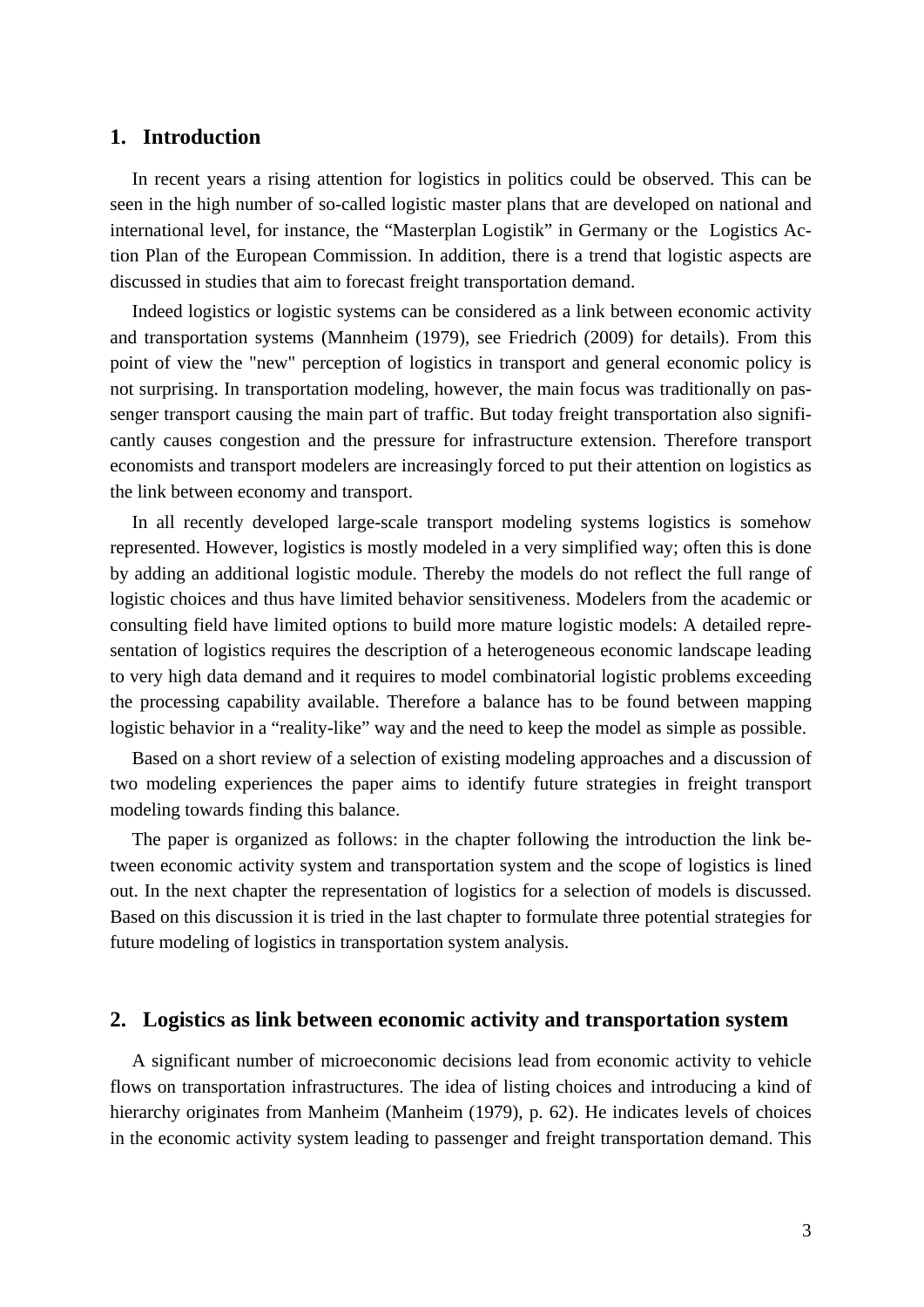list was extended by Friedrich (Friedrich (2009)) by logistic decisions (see Figure 1), a similar list was already established in Liedtke et al (2009).



*Figure 1: Choice levels connecting economic activity and transportation* 

Source: Friedrich (2009)

The first three levels are purely related to economic and non-logistic activity: At first there is the choice of the overall aspirations for the companies, for instance describing if the company is profit-oriented. Then there is the choice of the activity, i.e. which products should be produced and for which markets they should be produced. Finally, the locations for the activity are chosen. It can be differentiated between the choices of business locations, logistic locations and sourcing. On the first three levels considerations on logistic systems have only a limited influence, because of the dominance of other factors on the decisions. But nevertheless, especially for the third level, factors like accessibility and availability of compatible transport services determine the spatial environment and can therefore play a major role in transport-intensive sectors. .

On the fourth level (sourcing) logistic considerations have already considerable influence, since the costs for transport will be an influencing factor for sourcing.

The bottom five levels represent pure logistic choices. It was tried to order them in a hierarchical way: On the fifth level there are the choices of locations for warehouses and reloading points. Taking these as given, there are different supply paths that can be chosen for the commodity flows, including for example which warehouse to use. Having assigned commodity flows to paths one can think of the choices that can be taken for bundles of commodity flows on parts of the paths like choices of mode and delivery frequency or lot size. Finally, there are choices that have a more operational character on the actual dispatching level, as the choice of tours and order size.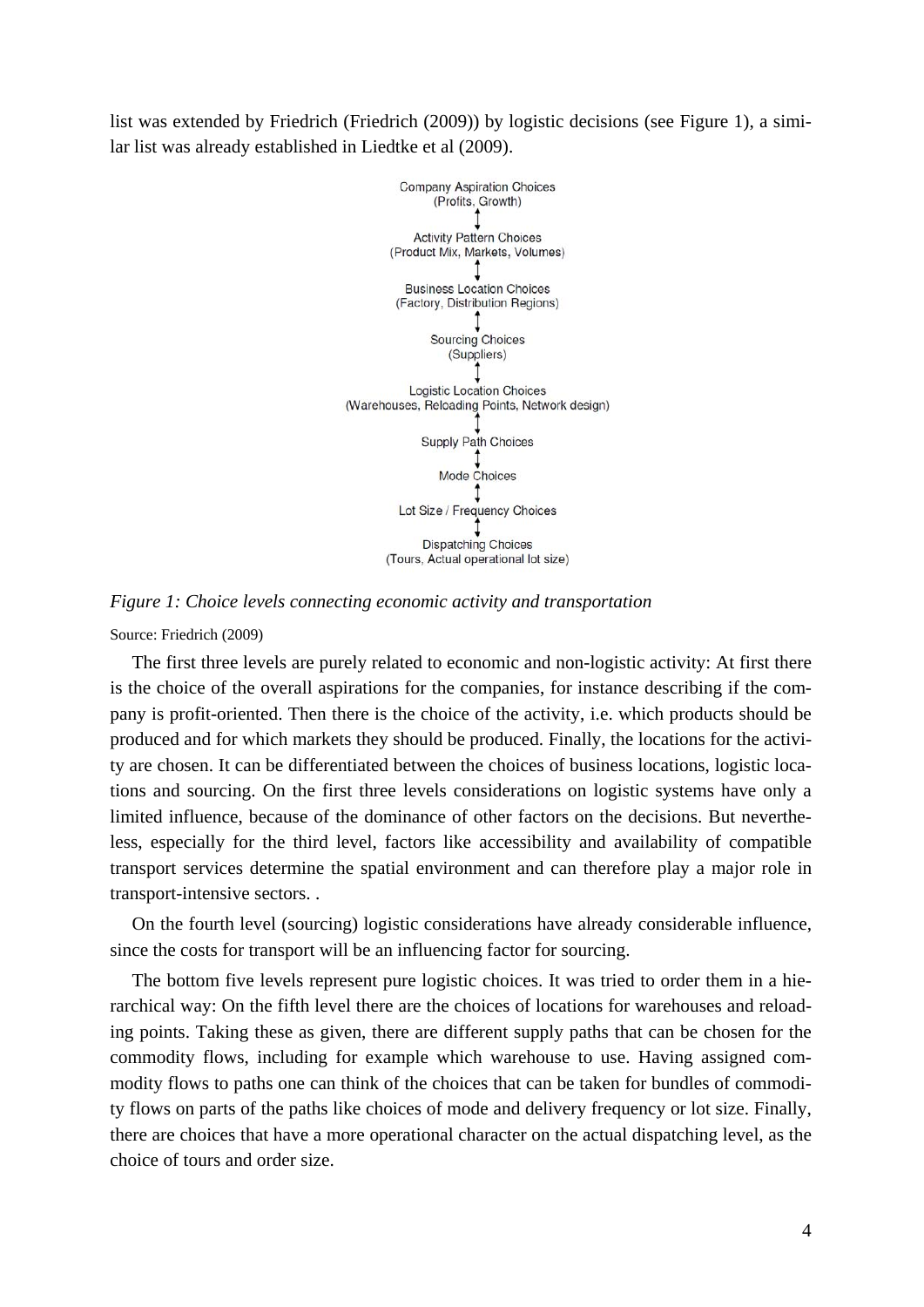This list is an idealized hierarchy of choices. In practice decisions often integrate several choice levels. The choice of a logistic location for example depends highly on the business locations as well as on the future supply paths chosen in case the alternative is implemented. And a decision on warehouse location can also include the decision on supply paths. The planning of a logistic system integrates many levels (logistic location, supply paths, frequencies and modes). It should also be noted that the responsibility for the decisions changes between different institutions like shippers or transport service providers.

In transport modeling the logistic levels usually are not fully reflected. But it is well recognized among transport modelers that there is a gap between micro level models of logistics and aggregate transport modeling systems (Liedtke, 2006). The gap exists in two directions: Firstly, although it can be assumed that logistics actors behave (cost) rational it is not possible to model the behavior of the macro logistics system based on individual decisions (aggregation is impossible). Secondly, it is difficult to decompose aggregate freight flows unambiguously into a set of meaningful micro economic homogeneous groups of decision making problems and decision makers (decomposition impossible). This gap is visualized in figure 2.



*Figure 2: Visualization of the Macro-Micro gap in freight transport modeling*  Source: Authors' own representation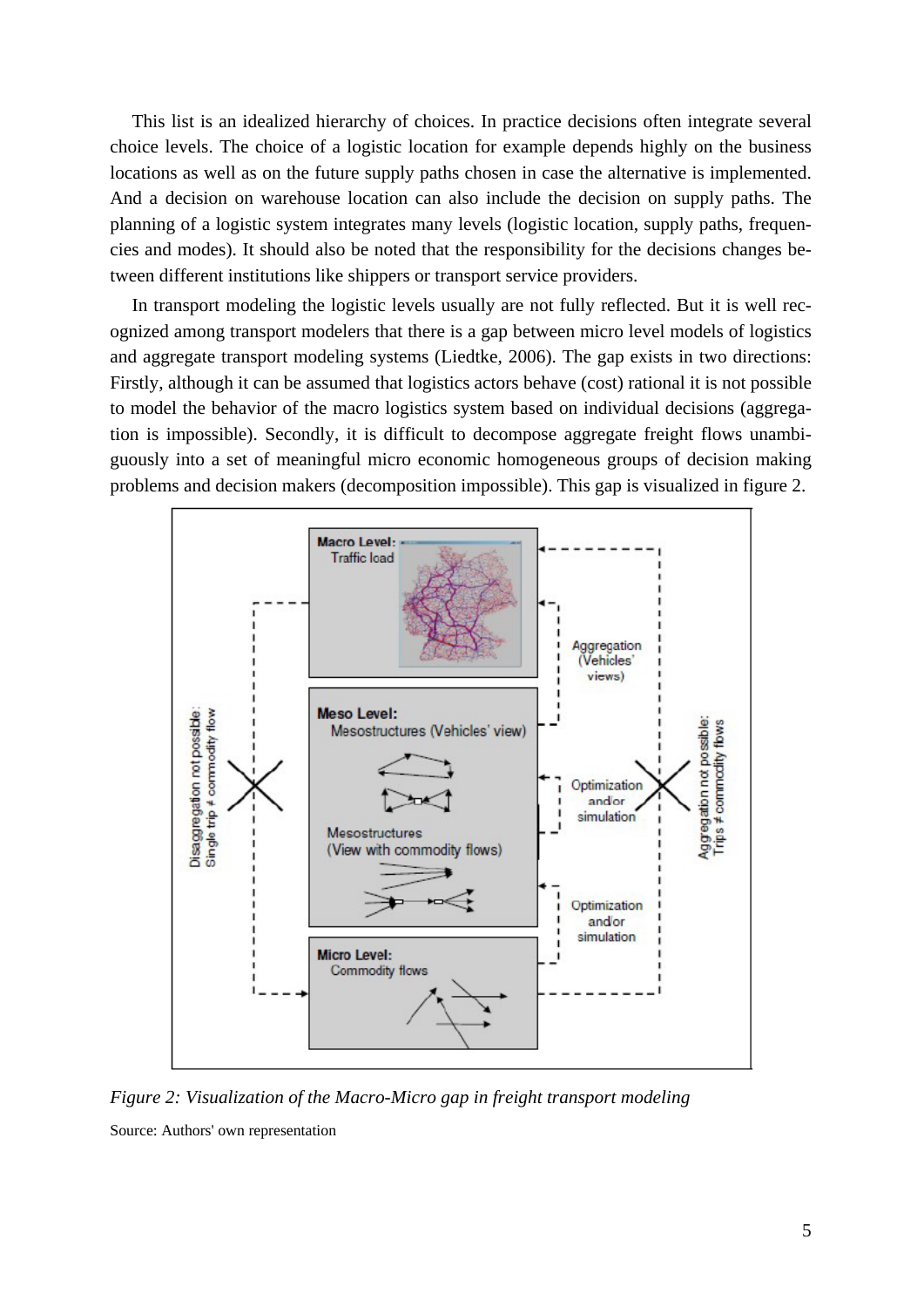The figure shows the micro-, meso- and macro-levels in freight transport. The macro-level on the top corresponds to the perspective of transportation planners and policy markers. This level deals with aggregate truck flows on infrastructure networks, market shares by segment or container throughput of ports. The micro-level corresponds to the perspective of individual decision makers. The flashes in space symbolize microscopic flows of goods or shipments between shippers and recipients. These flows are combined in groups to form so-called logistic mesostructures, which are entities belonging to meso-logistics.

From this meso level the link to the macro level can be established by summing up the vehicle tours or train operations. But to arrive at tour mesostructures, several actors and groups of actors are involved. They set up distribution systems or transport networks. There is competition between networks and systems as well as collaboration and sub-contracting. To model the emergence of mesostructures methods of optimization and simulation have to be applied.

Also Sjöstedt (2004) mentions this gap between micro and macro-level and the importance of a meso-level. He concludes that there "is still poor understanding of methods and data needs to handle the meso-level". Liedtke and Friedrich (2009) introduce the concept of logistic mesostructures to handle this meso-level in modelling.

Looking at the initially discussed importance of logistics in politics and the increased number of transport models that claim to include logistic aspects, the framework of choice levels and the concept of logistic mesostructures can be very useful. They can help to make transparent to what degree logistics is represented and what parts of logistic are represented. Based on this transparency challenges and limitations of modeling logistics in transportation models can be shown.

# **3. Logistics in freight transportation models**

In this chapter we will give an overview on how logistics is included in existing freight transport models and what challenges a detailed modeling of logistics brings. An overview indicating the core characteristics of the models can only be done for a limited selection of models. It is therefore non-exhaustive and only concentrates on logistic aspects (for general overview papers we refer to Tavasszy (2006) or DeJong (2004)). The following description will be limited to if and how the logistic choice levels are represented. The models INTER-LOG and SYNTRADE will be analyzed in more depth since they reflect logistics in a very detailed way and since the authors think that the learning from their experiences with these models are of general importance.

#### **3.1 Overview**

Different methods are used in transportation modeling and also scopes, levels of detail and objectives of models differ. Therefore, it is a challenging task to compare models using a common analytical framework (cf. the experiences of Liedtke et al. (2009)). This also ac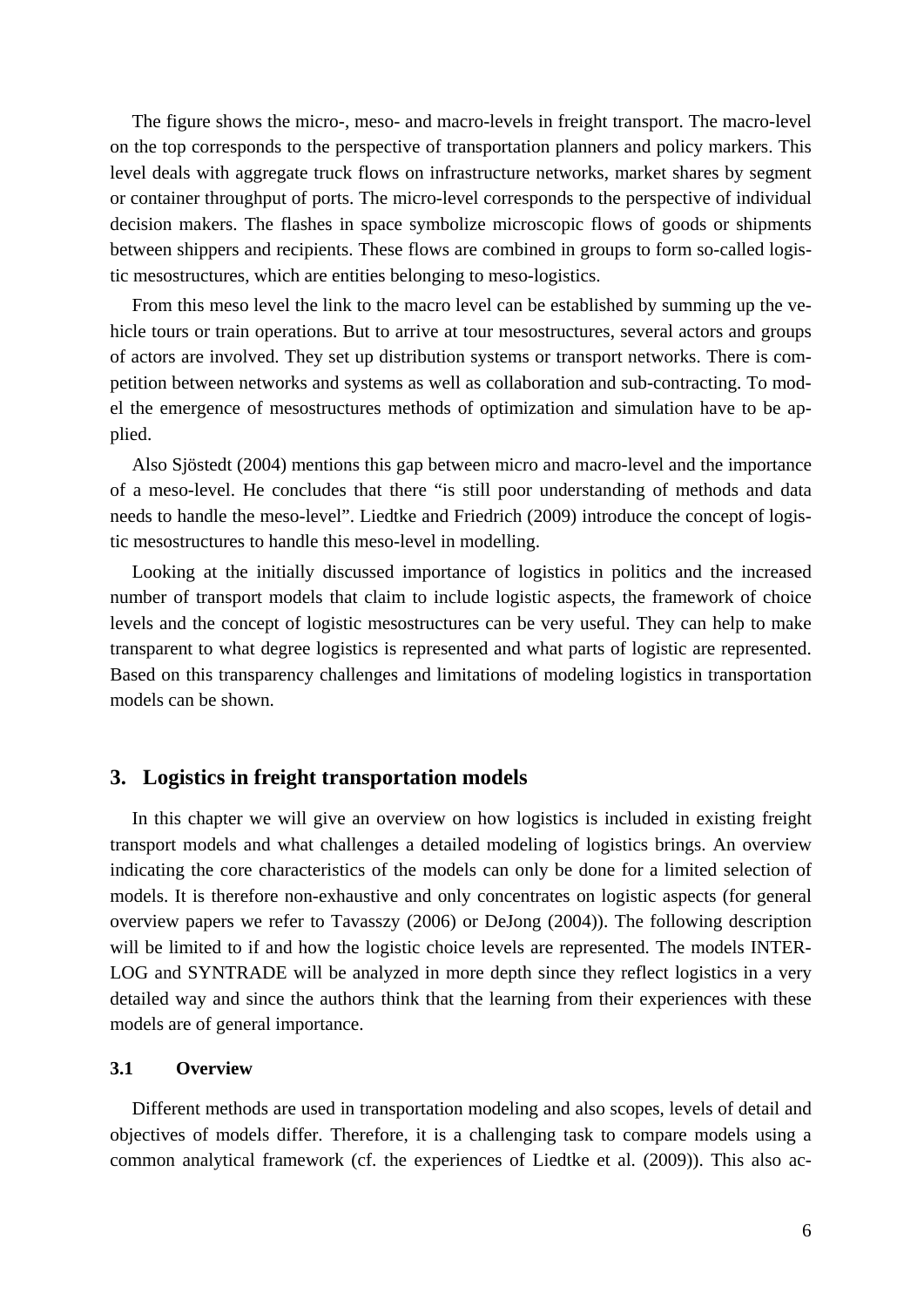counts for the representation of logistics in freight transportation models. Therefore the overview of Friedrich (2009) used in this paper and shown in Figure 3 has to be handled with care, since it is very simplified. In the following it will be discussed shortly for each model.



*Figure 3: Overview on logistic choices covered by freight transportation models* 

Source: Friedrich (2009)

## **ADA approach**

The ADA approach (aggregate - disaggregate - aggregate) was applied for the national freight models in Norway and Sweden. It aims to model national freight traffic including logistic aspects (De Jong and Ben-Akiva (2007) or DeJong and Ben-Akiva (2008)).

Four logistic decisions are modeled on a disaggregated level for samples of firm relations (to reduce runtime): transport path, mode, loading unit and shipment size. The logistic choices in the Norwegian model application are modeled with a deterministic cost optimization involving two steps: In the first step the optimal transshipment locations are determined (for different transport path types, origin and destination zones). In.the second step shipment sizes and transport chains (composed of legs with different transport modes and loading units on each leg) are determined for specific firm to firm commodity flows by enumerating available options and selecting the one with the lowest cost.

The emergence of logistic structures is not modeled explicitly – the model assumes logistic locations as given. Also it does not include the emergence of vehicle tours. It covers a large scope of about 100.000 sending and 400.000 receiving firms.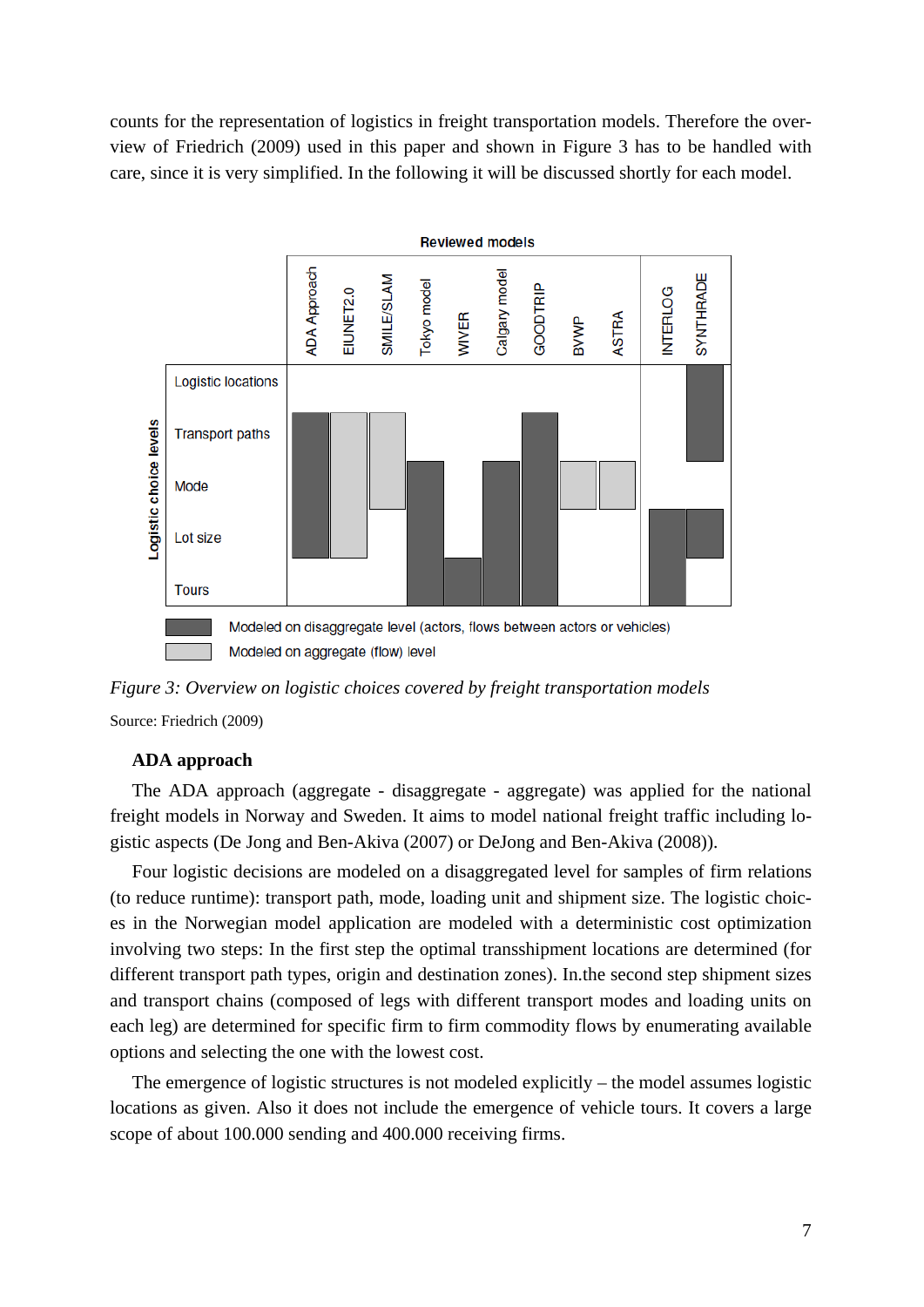## **EUNET2.0**

EUNET2.0 (Williams et al., 2005) is an aggregate model on a national level that aims to model future (freight) traffic flows on the infrastructure. The model uses a spatial inputoutput model (SIO) extended by dividing flows from producer to consumer in logistic stages for different commodity categories. A "logit segmentation" is used to model the allocation of flows to logistic chain types. Mode choice and choice of vehicle size are done by a hierarchical logit model. Since this is an aggregate model also the decsisions are modeled for aggregate flows only. The model assumes locations as given. Supply paths are chosen within the extended IO model for aggregate flows. Mode choice and lot size choice is modeled in an integrated fashion for aggregate flows. Vehicle tours are not modeled.

#### **SMILE and SLAM**

SMILE (Tavasszy et al., 1998) is a model on a national level that aims to model future (freight) traffic flows on the infrastructure by explicitly modeling supply path choices for aggregate flows between regions. SLAM (SCENES, 2002) is the logistic module of an EU-level transport model developed in the SCENES project, describing the supply path choice with a similar approach as used in the SMILE model.

SMILE and SLAM are aggregate models; logistic choices are hence only modeled for aggregate flows. The supply path choice is modeled together with mode choice on different supply-path alternatives with a logit model. This logit model is based on logistic costs including inventory, handling and warehouse cost. Lot size distributions are assumed given and fixed for different logistic families and hence are not modeled endogenously. The same accounts for warehouse locations that are assumed as given (or available in each region). Tour construction is also not modeled.

#### **Tokyo model**

The Tokyo model (Wisetjndawat et al., 2007) aims to describe commercial traffic in the Tokyo metropolitan area. The levels of mode choice, lot size choice and tour building are modeled out of the perspective of microeconomic actors. The study relies on very rich data sources. Therefore extensive statistical modeling and only few normative modeling approaches (optimization models) are used. Lot size and frequency are determined based on linear (or logarithmic) relationships to distance (determined by a regression analysis). Carrier and vehicle choice are modeled with a nested logit model. Finally, vehicle routing is modeled by optimization routines reflecting the vehicle routing problem. Logistic locations are assumed as given and fixed. Supply paths including more than one transport link are not considered.

#### **WIVER**

WIVER is an urban commercial traffic model that aims to reproduce vehicle flows on transport infrastructure (Sonntag, 1996). The model concentrates on the emergence of tours. The generation of tours, number of stops and destination points is calculated based on trip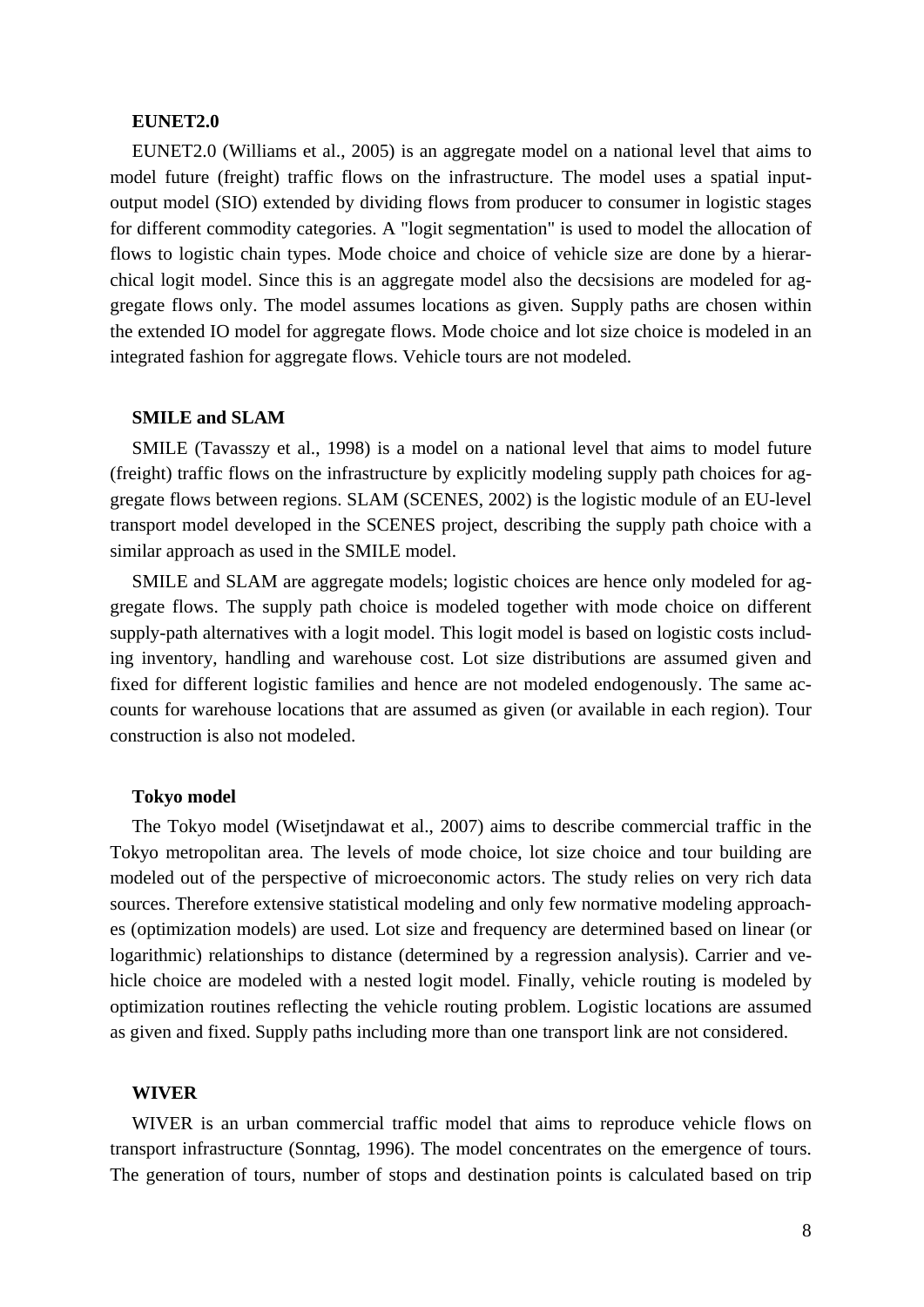rates. Logistic location choice and supply paths are not modeled. Also lot sizes are only covered in form of different vehicle types. Mode choice is limited to four road vehicle types that are directly allocated to the origin destination sector pairs. Only tours are modeled explicitly. The savings heuristic, a heuristic for the vehicle routing problem, is applied to connect starting point with several destination points.

#### **Calgary model**

This model is an urban commercial traffic model for Calgary (Hunt, 2007). It aims to reproduce commercial vehicle flows on transport infrastructure. The model concentrates on the emergence of tours. Location and supply path choices are not modeled. Four road vehicle types are considered. Tour planning is modeled explicitly but not in form of planning (optimizing procedure) but in form of tour building (a tour "grows" by repeatedly choosing the next stop purpose and stop duration). Logit models are used to determine the probabilities for tour purpose, vehicle types, next stop purpose and next stop location. Lot sizes and vehicle choice are modeled in an integrate fashion.

## **GOODTRIP**

GoodTrip (Boerkamps and Van Binsbergen, 1999) is an urban commercial transport model that was applied to evaluated alternative distribution concepts (traditional distribution, urban distribution centers and underground logistic systems) for the city of Groningen (medium town with 170,000 inhabitants).

In GoodTrip logistics chains are reproduced. Based on consumer demand the volume of goods consumed in each zone is calculated. The flows are then determined upstream through retail locations, distribution centers to production facilities based on probabilities that represent the corresponding activities in space. Thus the model describes disaggregated flows, microeconomic actors and their decisions are however not modeled.

#### **BVWP**

The model implemented for the German infrastructure plan (BVWP) aims to predict future traffic flows on a national level (BVU et al., 2001). The model follows the traditional aggregated four stage approach and thus works on the level of aggregated flows. Mode choice is the only choice level covered explicitly described by a nested logit model. The model assumes lot sizes as given in form of three lot size categories.

#### **ASTRA**

ASTRA (Schade, 2005) is an aggregate model aiming to describe the overall economic activity. The model contains a mode choice model (logit model) for aggregate flows, the other choice levels are not represented explicitly**.** 

#### **Summary**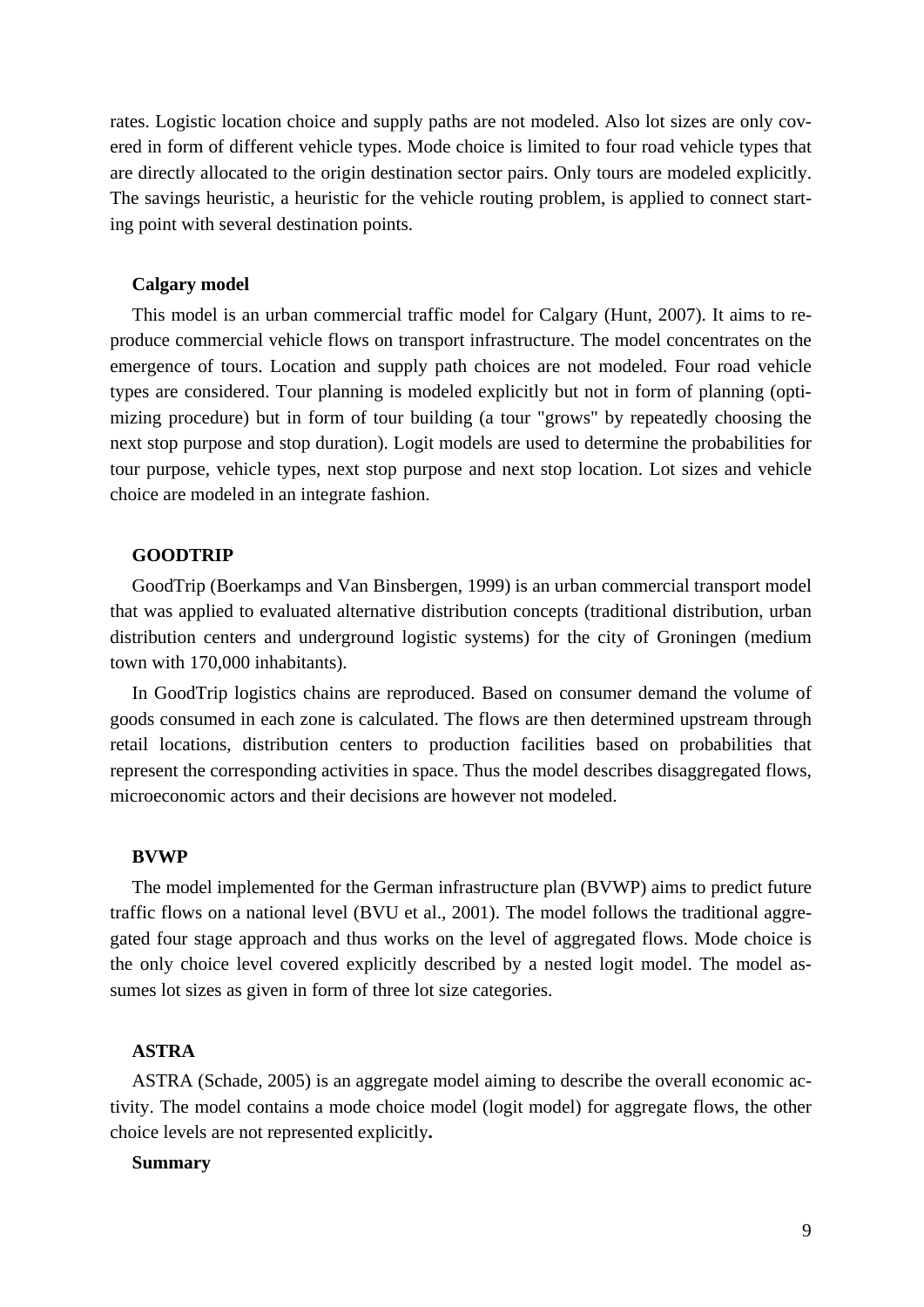The overview shows:

- The emergence of tours is often modeled in commercial traffic models. However, usually this is done out of the perspective of vehicles and not out of the perspective of logistic decision makers.
- The choice on lot sizes is already part of many models. However, the details of representation differ significantly. Sometimes this decision is carried out jointly with other decisions on vehicle types or transport paths.
- The modal choice traditionally is part of transportation models, therefore already well captured by many models.
- The supply path decision or at least the decision on transport paths (not including warehousing) is part of new partly aggregate modeling approaches (ADA or EU-NET2.0) that interpret this as their main logistic component.

The models mentioned above do not model the emergence of complex logistic structures like spatial structures of logistic locations or tours that result out of actors' interaction. In the following the experiences of two models that try to focus explicitly on these points will be discussed in more detail.

# **3.2 Detailed analysis of two selected models**

In this subsection we will appraise the experiences of two bottom-up model developments mapping the emergence of tour-structures and of warehouse structures. Based on the experiences the typical challenges of modeling logistics in transport models shall be shown.

# **3.2.1 INTERLOG Model for Mapping the Emergence of Tour Structures**

The INTERLOG simulation tool generates a huge amount of individual tours of trucks as the result of a perpetual interaction between shippers, forwarders and carriers. All actors seek at lowering cost. To do so, shippers can modify their regular lot sizes and choose alternative carriers. Carriers can improve their tours; in addition they can also decide not to accept certain transport cases. Due to dynamic interaction between all actors, transport policy, road regulation and traffic situation can influence the behavior of both the carriers and the shippers. Thus, INTERLOG is designed as a simulation platform to carry out hypothetical behavior experiments for assessing behavior-influencing transport policy.

An INTERLOG simulation consists of several steps, which are called "modules" (Figure 4). The modules consecutively generate actors, determine their static behavior parameters and let them interact. The behavior of the actors and objects participating in the transport market interaction simulation module are mapped as behavior models. Additionally, the characteristics of the infrastructure network are represented in a network model. Each module uses input information in the form of statistical data, the results of previous modules and behavior rules (left-hand-side of the figure).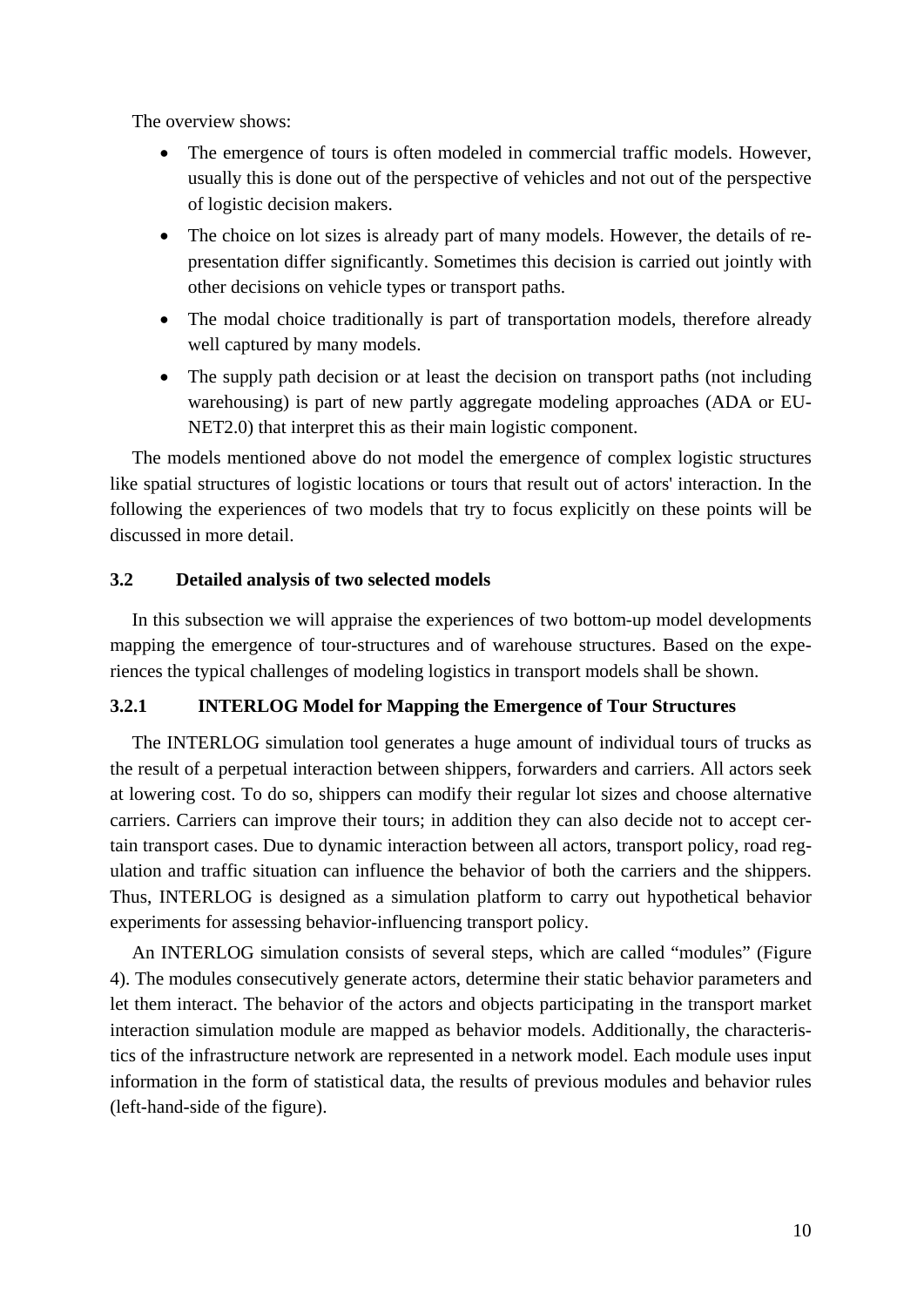

## *Figure4: INTERLOG models and course of the simulation*

The *generation module* creates the artificial actors with a statistical Monte Carlo simulation. It equips them with static behavior parameters based on statistical sources. As a result, a scaled production "landscape" is established with a realistic distribution of companies according to their spatial position, size and economic activity.

The *sourcing module* maps how companies try to satisfy their need for production goods. The results are microscopic flows of goods (in [tonnes/year]) between the actors. The generated spatial company distribution as well as the simulated supplier-consumer relationships are supposed to be constant during a simulation.

The nucleus of the object-oriented simulation framework – the *market interaction module* – models the process of market coordination. In the simulation module, various system parameters are endogenously simulated. The module consists of two classes of objects to be instantiated and then assigned:

 The class *transport contract* bundles the pre-defined cargo objects to be loaded and unloaded at certain locations as well as numerous constraints (lot-size, delivery frequency, time windows, weight, compatibility, ordering).

The dispatcher class accounts for coordination of the above-mentioned transport contracts through tour planning and realization of the transports in a constrained environment. The dispatcher executes tour planning on a daily basis, whereas decisions about acceptable transportation contract prices in calls for tender are supported by a database containing operations of previous planning periods. The dispatcher's knowledge base gives information about unpaired transport flows or regular delivery days of individual shippers.

Through simulated calls for tender in which shipper choose their forwarding companies the actors are reassessing their decisions and behavioral patterns supported by experiences that they have been accumulated during past day-to-day simulations. This feedback loop un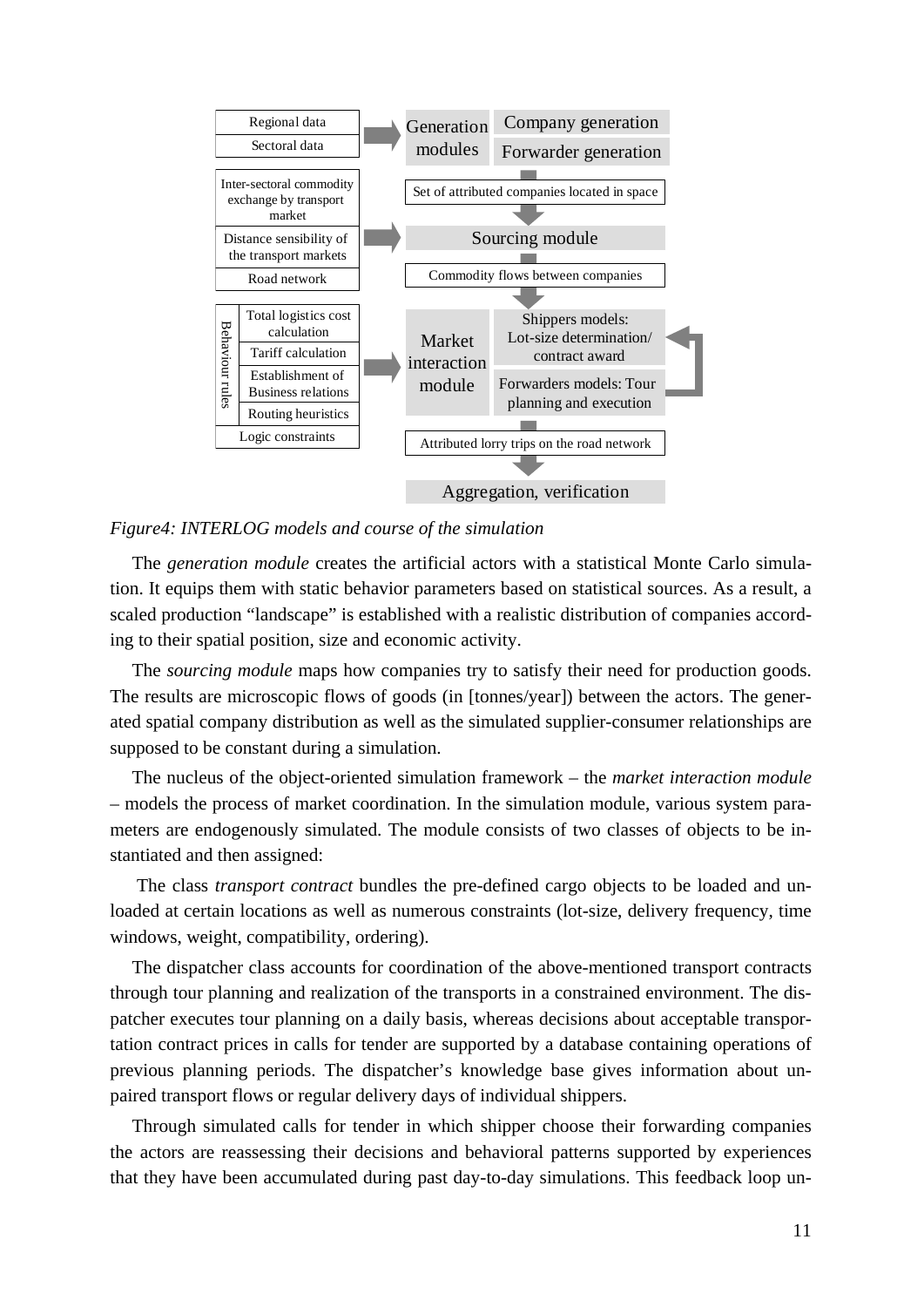lashes a self-organization process. The transport markets are simulated as local markets with evolving relational network structures (Fig. 5).



*Figure5: Model of the transport markets with interaction networks* 

The model shows some typical challenges in behavioral commodity transport modeling and some strategies to solve them:

The first challenge is the simple fact that several actors are involved in decisions on the exchange of commodities. For some actors, the types of decisions can be clustered into a hierarchy. In INTERLOG this challenge is addressed by consequent agent-based model architecture.

The second challenge is typical for freight transport: When looking at the actors' decision problems and at the coordination between actors we can identify many combinatorial problems, examples are:

- Bundling of articles and commodity flows influenced by different aspects like demand variations or perishability.
- Choice between different logistic service providers or combinations of logistic service providers.
- The design of spatial warehouse system or intermodal transport systems.
- Tour construction and allocation of shipments to tours.

The INTERLOG example shows how by a micro simulation tool can adress some of these problems: The choice of logistic service providers is addressed with a market interaction simulation. In this simulation, stable business relationships can emerge. The tour-construction problem is addressed by a simple heuristics. However, modeling these combinatorial problems limits the scope: the maximum numbers of actors simulated with INTERLAG were 1000 companies (shippers and receivers) and 200 carriers. Therefore, we consider to model market interaction as competition equilibrium instead of simulating individual market participants.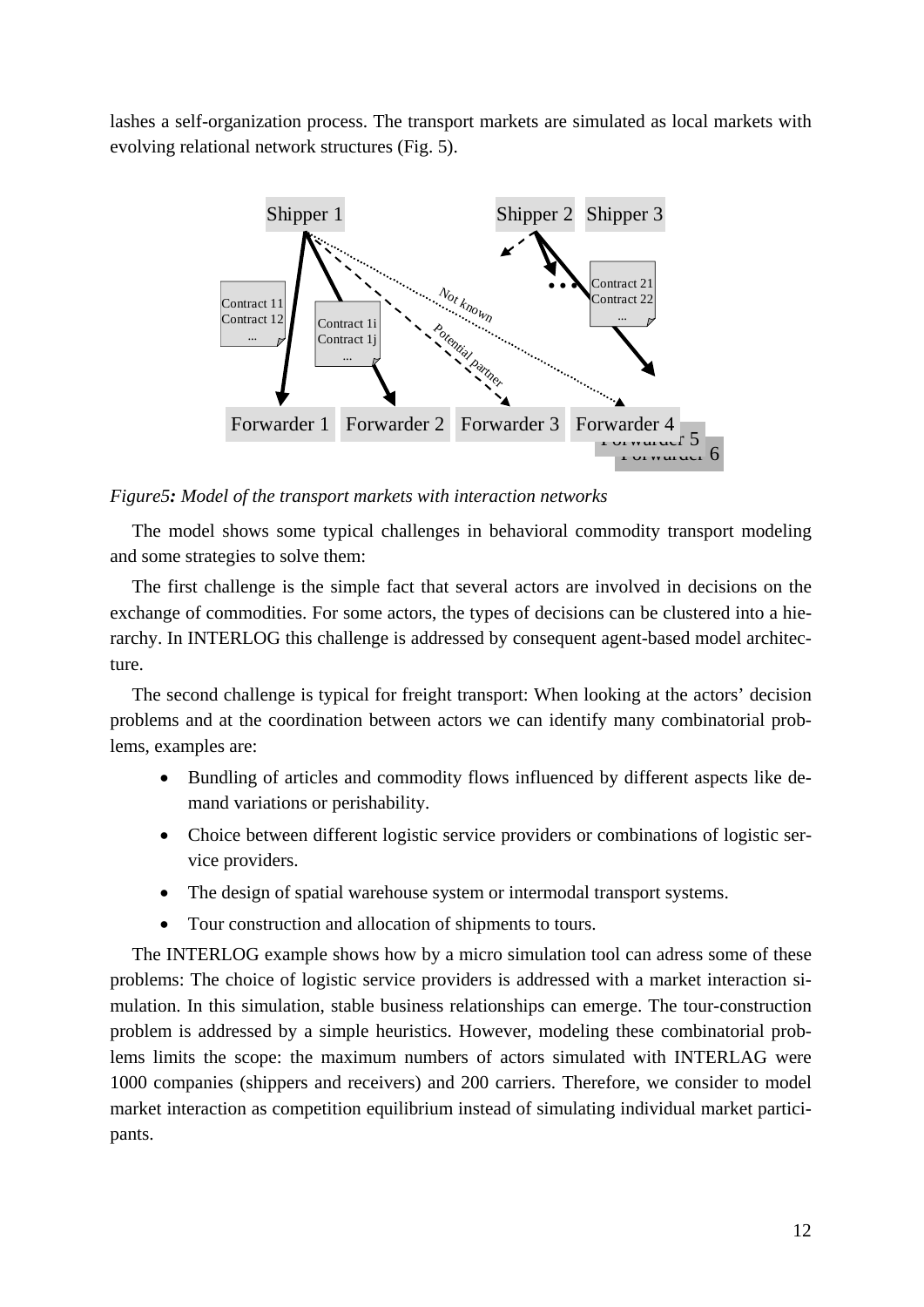# **3.2.2 SYNTRADE model for generating Distribution Structures**

The SYNTRADE model (Friedrich, 2009) aims to simulate logistic structures in food retailing for the estimation of freight transport demand. The food retailing sector is in the focus of the model where more detailed input data is used. The model periphery is modeled simplified and in a more generic fashion. It covers the dependencies of the food retailing system with surrounding logistic systems. It contains the distribution of all consumer products.



*Figure 6: Incoming commodity flows in SYNTRADE* 

## Source: Friedrich (2009)

The model can be divided into three steps (see figure 6):

- The economic environment is generated based on macroscopic statistics and sectoral data. The Furness method, Monte Carlo simulation and a gravity model are applied to simulate a realistic company distribution in space as well as realistic microscopic flows of goods between the producers and stores.
- The immediate logistic environment of food retailing companies is simulated (model periphery). This environment consists of suppliers, logistic service providers and wholesalers that together offer alternative supply path from the producers down to the stores in the region. The supply path decision that incorporates also the lot size decision for commodity flow bundles on transport links determines the characteristics of the logistic environment, which is thus represented in a simplified fashion.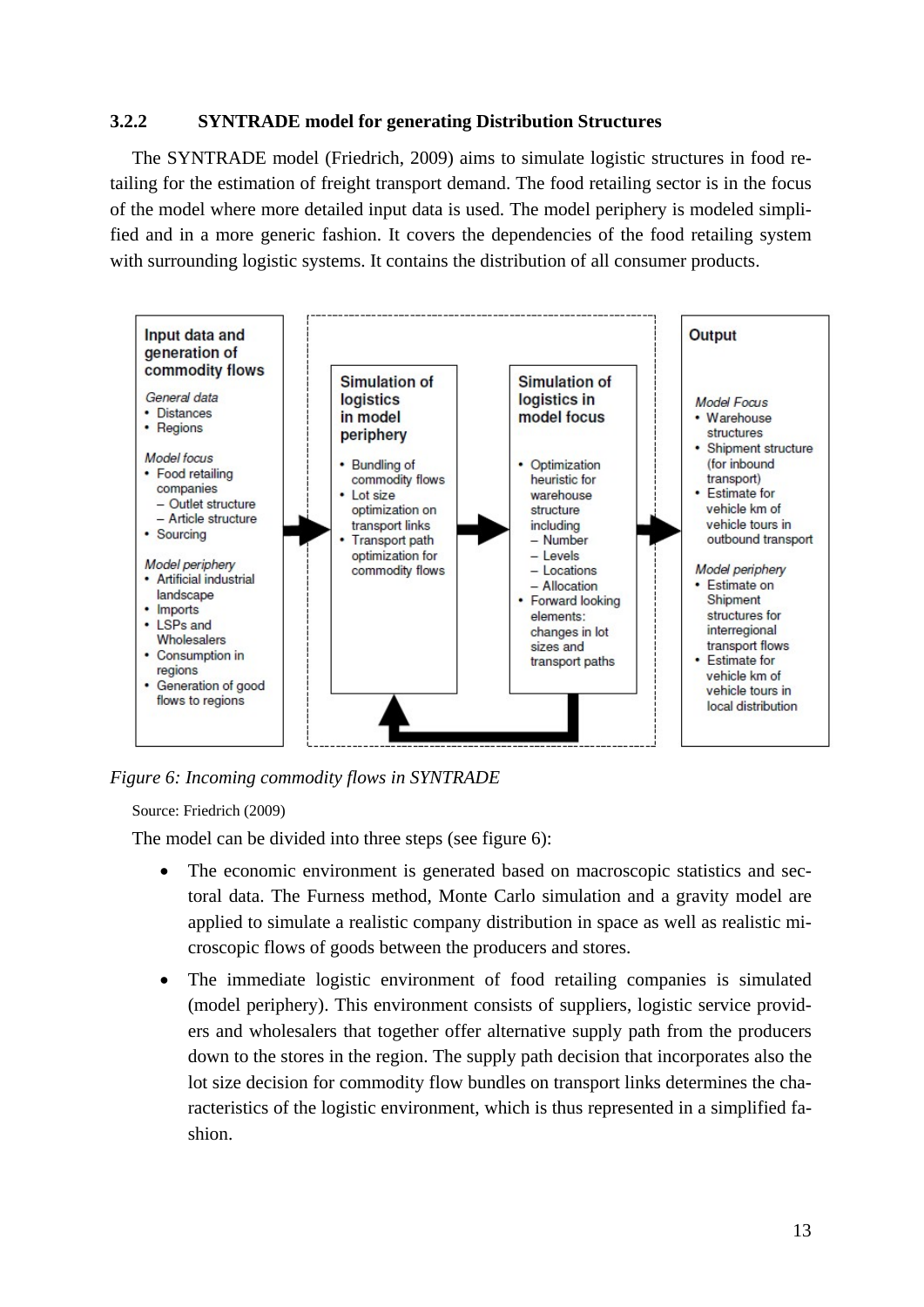Finally, the optimization of the logistic system structure of the retailing companies is mapped. The optimization engine determines the warehouse structures (stratification, number, location, allocation of points of sales) in form of a forward looking decision including changes in supply path choices and delivery frequencies.

The output of the model has again to be divided into focus and periphery. The main output are warehouse structures in food retailing. The model was calibrated on a set of warehouse structures of specific companies. With the remaining warehouse structures the model could be validated. It shows a very high quality on the overall German level (as can be seen in figure 7) as well as on the level of individual companies. This holds especially true for larger companies since effects not caught by the model like historical location choice or inaccuracies in data do not change significantly the results if the number of entities modeled is high.



*Figure 7: Warehouse locations: real data versus model results of SYNTRADE*  Source: Friedrich (2009)

The model shows two typical challenges in modeling logistics in freight transportation models:

The first typical challenge is the huge data demand to model the heterogeneity in the economic landscape, which is needed to reflect differences in logistic behavior. For the model periphery this is solved with "standard" procedures that are also applied by other models: Detailed data on mean values and distributions of parameters from statistics or surveys is combined with Monte Carlo simulation to reproduce disaggregate data. The generation of establishments bases, for instance, on detailed employment and establishment data. More interesting is the model focus: To model logistic specifics in food retailing additional data demand occurs. In our case this means data on assortment structures, company structures or perishability of articles. For this data additional sources were made accessible: Sectoral statistics and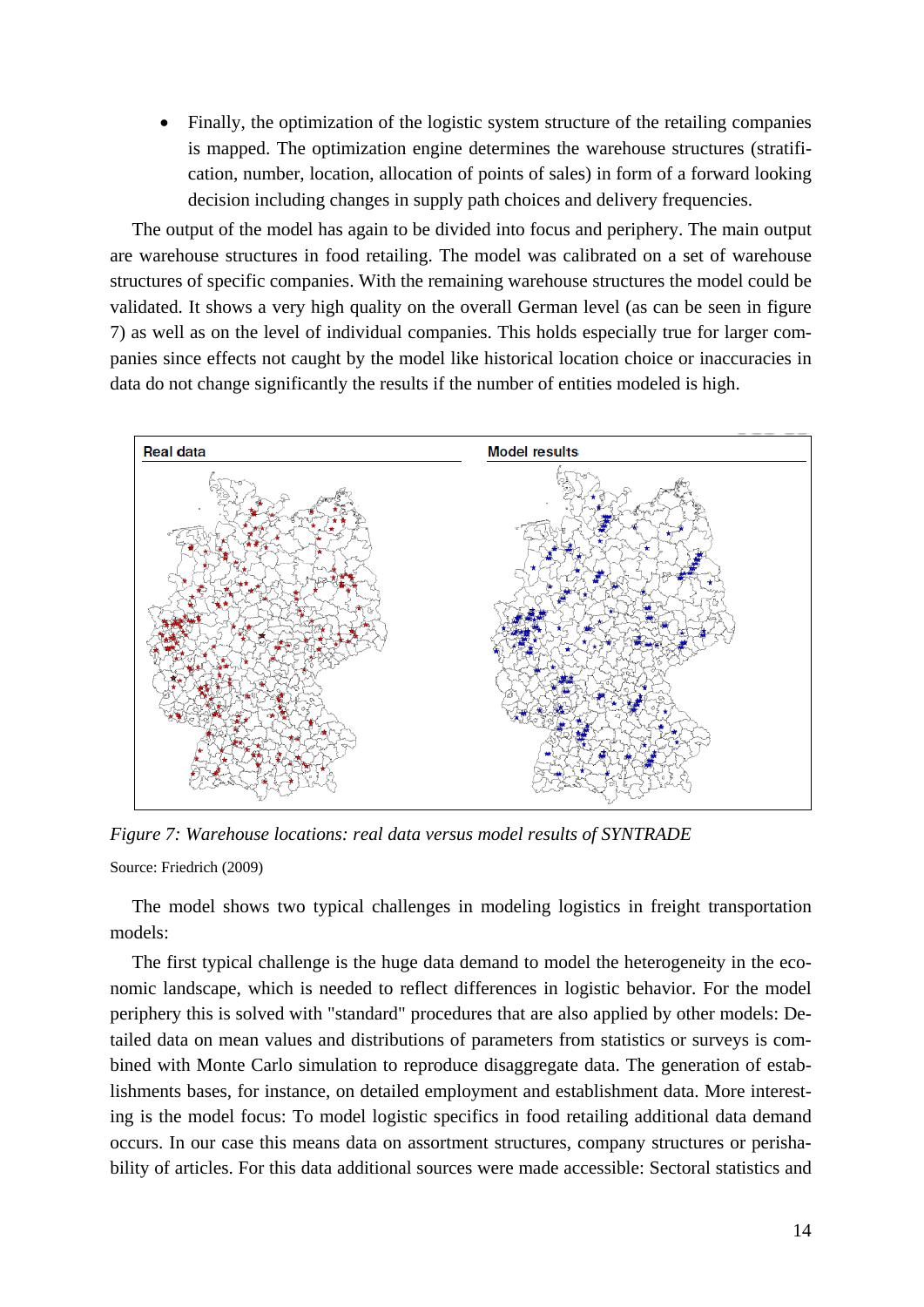data from research institutions or commercial data providers. Probably such sources do also exist in other sectors.

The second challenge is the level of logistic complexity modeled. In the model two approaches can be identified: In the model periphery only logistic choices are modeled that cause low demand of computer processing capacity. The supply path decision is taken between three path options; a special lot size model was developed to include changes in transportation costs depending on distance and lot size while keeping the model solvable analytically. The transport supply side was modeled by a representative transport cost matrix. The second approach is the modeling of the warehouse structure decision in the model focus. Here a complex combinatorial problem is solved for a limited number of companies using heuristics. The level of complexity in this model is chosen in a way that full processing capacity of a personal computer is used; a larger scope of the model would therefore either need more processing capacity or a simplification of the modeling of logistic decisions.

## **4. Conclusion**

The awareness and importance of logistics in the political discussion has increased in recent years. Therefore also modern freight transportation models try to cover more and more logistic aspects. Logistics represents the link between economic activity and the transportation system and is therefore anyhow crucial for models that want to follow the causal relationships in reality. Logistics is the driving factor determining demand and behavior in freight transport. If a national transport policy wants to improve the efficiency and competitiveness of the logistics industry, the interrelation between policy and logistics must be considered. Changes of "transport-behavior" are always linked with logistics adaptations.

Traditional transport models hardly represent logistics aspects with the exception of mode choice. Recent modeling systems usually only consider a limited number of logistics choices. It could be speculated that this deficit results from the focus of transport system analysis on passenger transport – the deduced domineering 4-step framework focusing on trips of individual passengers ignores the logistics meso-level which is crucial to understand freight transportation. But there are other additional reasons that could explain why logistics enters slowly into freight transport models. These are the high data demand caused by the high heterogeneity of actors (their roles, their sizes, their interconnections with other actors) and the increased need of processing capacity if combinatorial problems have to be modeled for a high number of cases or actors.

In the paper some approaches have been identified and developed to cope with these cahllenges:

• The main approach is to represent only non-combinatorial choices or to simplify the solution procedures of combinatorial problems in a way that large numbers of cases are computable. Examples are the representation of supply path choices in ADA or EUNET2.0 or the simplified generation of tours in urban commercial traffic models. The main disadvantages are that these models cannot cover behavioral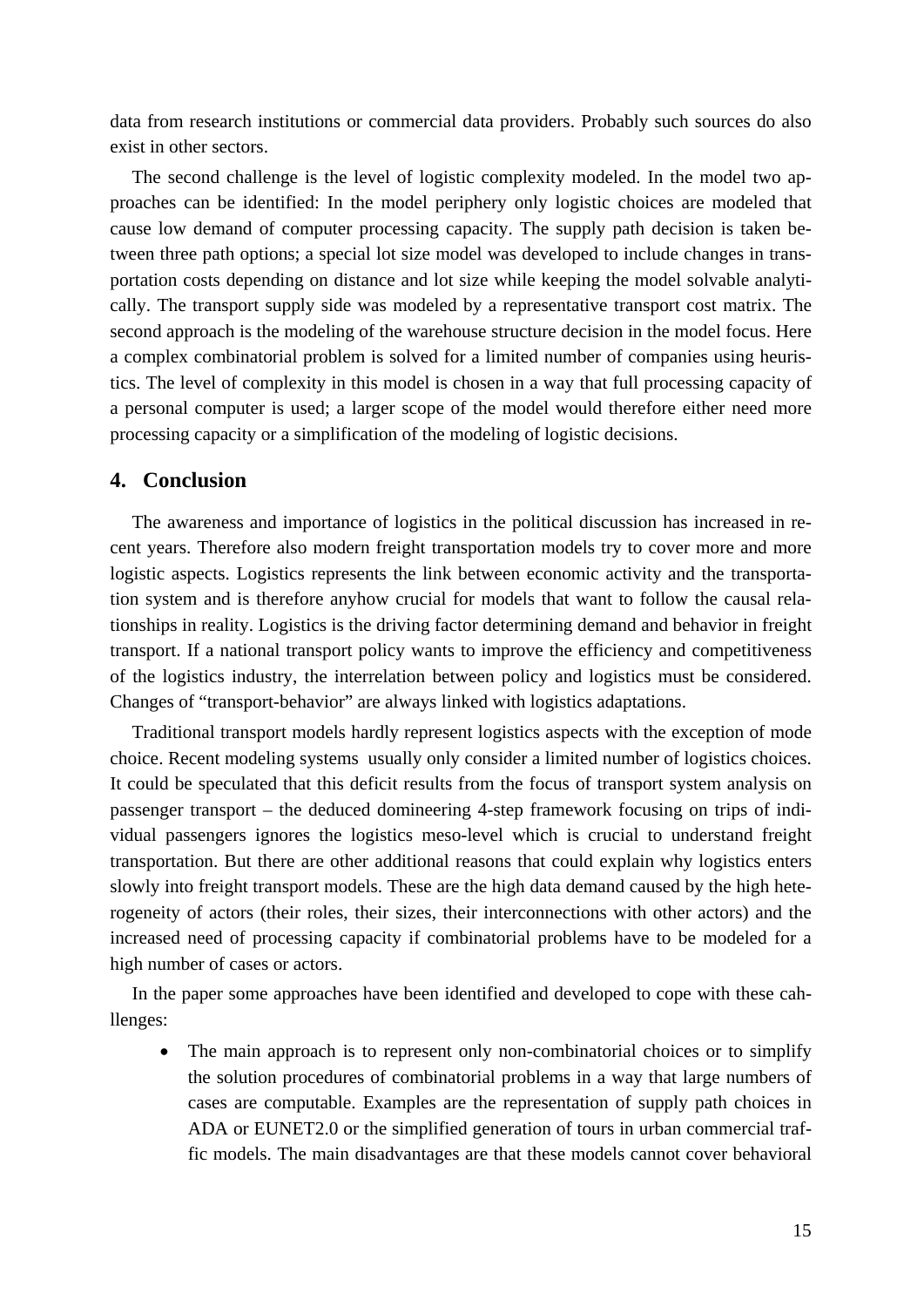changes resulting from other not covered choice levels and an high data demand for example in form of warehouse location or trip rate data.

- A second approach can be seen in the study of Friedrich, that includes sectoral knowledge into transportation modeling. The data and processing capacity problems can be limited through additional data sources on this level of detail and a simplification of combinatorial problems through the use of heuristics that represent actor behavior in reality. The disadvantages of this approach are that the model scope increases significantly through the level of detail and the necessity to accumulate know how for different sectors.
- Finally the work of Liedtke shows that the modeling of markets and market interaction is necessary to describe the emergence of tour structures in national truck transport. On the other hand this study also showed that modeling this market interaction with combinatorial models is very limited in scope. Therefore it could be imagined to model different logistic markets directly as competition equilibrium instead of simulating individual market participants. The actors could perceive aggregate indicators of the other side of the market as expected average values which then can enter into their own decision problems.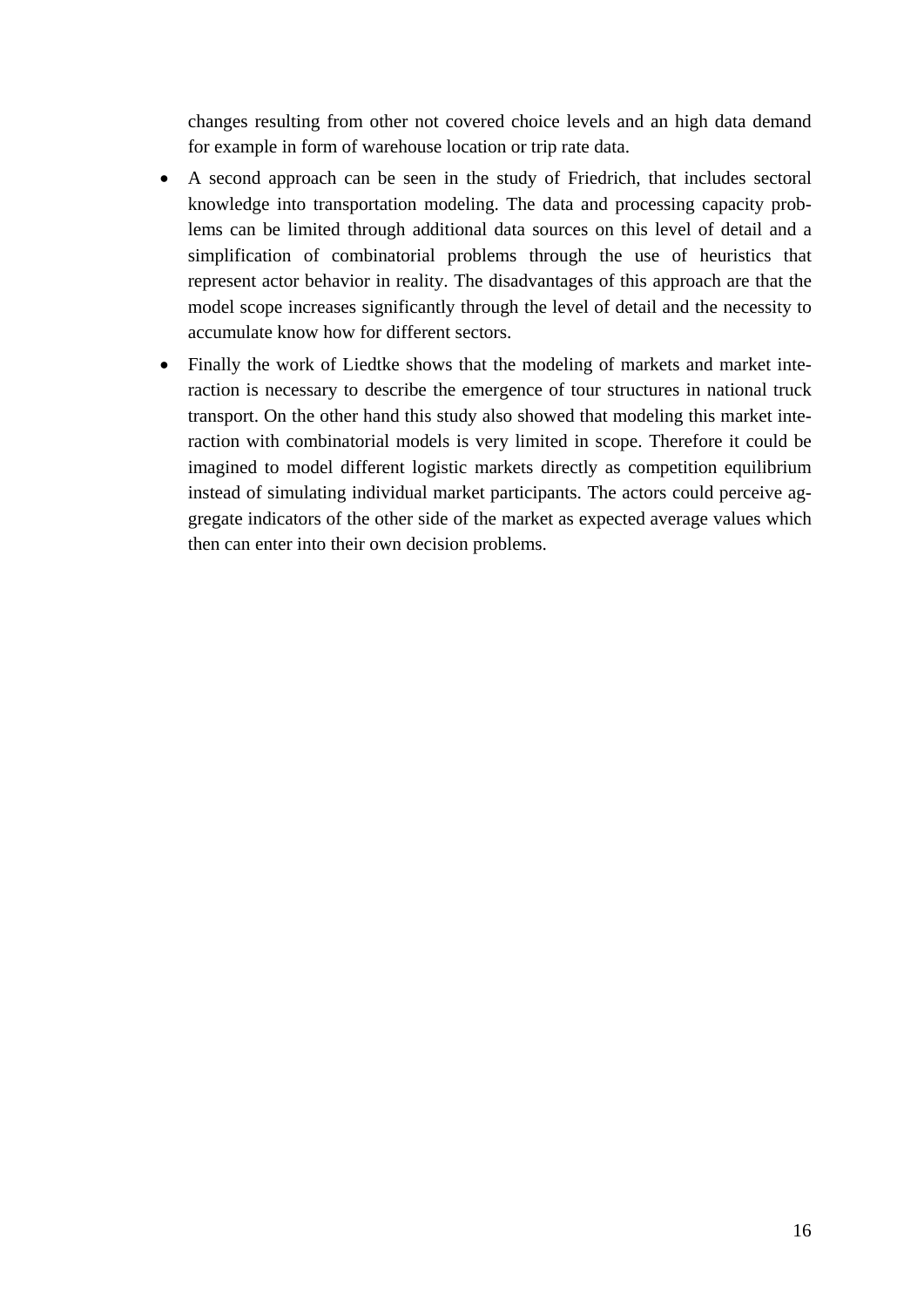# **References**

- Ben-Akiva, M. and De Jong , G.: 'The Aggregate-Disaggregate-Aggregate (ADA) Freight Model System'. In: Ben-Akiva, M., Meerseman, H. and Van de Voorde, E.: 'Recent Developments in Transport Modelling.' Emerald, Kap. 7, (2008).
- Boerkamps, J. and Van Binsbergen, A.: 'GoodTrip, A New Arrpoach for Modelling and Evaluation of Urban Goods Distribution', paper presented at the 2nd KFB-Research Conference, Lund, (1999).
- BVU; IFO ; ITP ; PLANCO: 'Verkehrsprognose 2015 für die Bundesverkehrswegeplanung' ("traffic forecast 2015 for the Germany motorway masterplan") – project on behalf of the German Ministry for Housing and Transport, (2001).
- De Jong, G., Gunn, H., Walker, W.: 'National and International Freight Transport Models: An Overview and Ideas for Future Development', Transport Reviews, **24**(1), pp 103-124, (2004).
- De Jong G. and Ben-Akiva, M.: A micro-simulation model of shipment size and transport chain choice, Special issue on freight transport of Transportation Research B, 41, pp. 950-965, (2007).
- Friedrich, H.: 'Modelling freight transport demand in food retailing'. University of Karlsruhe, Institut fürWirtschaftspolitik undWirtschaftsforschung (IWW), Dissertation, (2009).
- Hunt, J.D., Stefan, K.J.: 'Tour-based microsimulation of urban commercial movements'. Transportation Research Part B, Vol. 41, Issue 9, pp 981-1013, (2007).
- Liedtke, G :'An actor-based approach to commodity transport modelling', Nomos-Verlag, Baden-Baden, (2006).
- Liedtke, G and Friedrich, H.:' Logistic Mesostructures as concept for Freight Transport Modelling', paper transmitted for review, Transportation, (2009).
- Liedtke, G., Wisetjindawad, W., Tavasszy, L.A.: A Comparative Analysis of Behavior-Oriented Commodity Transport Models, Paper presented at the annual meeting of the TRB, WashingtonD.C., January 2009, (2009).
- Manheim, Marvin: Fundamentals of Transportation Systems Analysis. The MIT Press, Cambridge, Massachusetts, (1979).
- SCENES: European Transport Scenarios, Deliverable 4 European Transport Forecasting Model and Appended Module, SCENES project consortium, European Commission, (2002).
- Schade, W.: 'Strategic Sustainability Analysis: Concept and Application for the Assessment of European Transport Policy', PHD thesis, University of Karlsruhe, Institut für Wirtschaftspolitik und Wirtschaftsforschung (IWW), (2005).